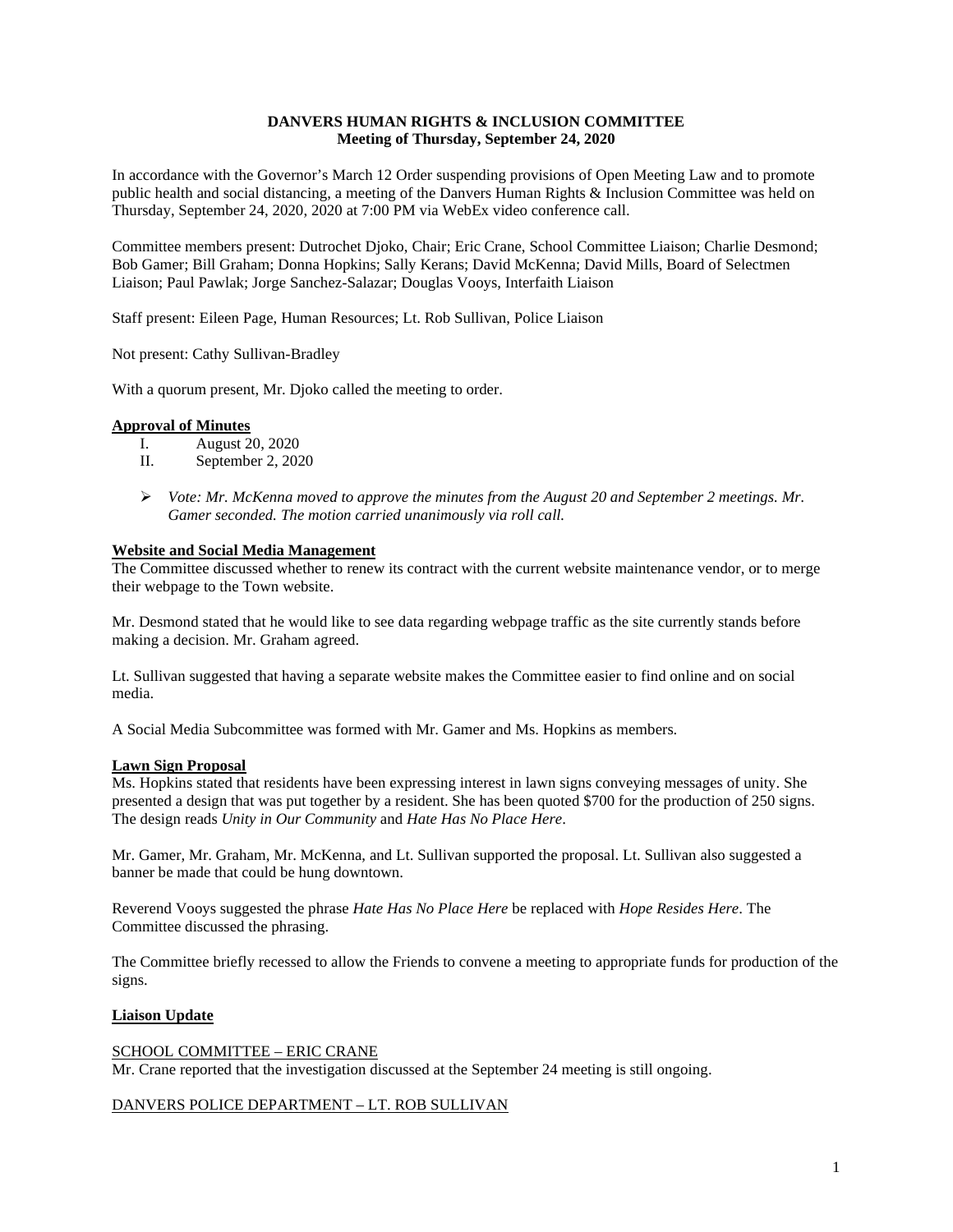A *Black Lives Matter* sign was vandalized on a residential property. The police investigated. The homeowner was able to repost a new sign.

A remote learning session through the Danvers Public Schools was infiltrated with "Zoom-bombed" with racist messages. The DPD is investigating.

The DPD responded to a call at a store in which a customer claimed they were being asked to leave the premises based on their race. Based on their interactions with the customer at the store, the DPD determined that the customer had been asked to leave after becoming hostile regarding a return/exchange policy. A DPD officer provide the store's corporate number to the customer so that he could file a complaint at a higher level.

The DPD is currently handling a complaint that will be going to the District Court as an alleged civil rights violation. The incident took place in a store, in which the alleged victim initially complained that an employee did not speak English. The alleged victim later amended the report saying that the employee seemed as though she was going to attack her, and called her the n-word. A companion of the alleged victim recorded part of the incident. A Spanish-speaking officer reviewed the tape, and determined that while the employee did use profanity, she did not use the n-word. Additionally, the video shows the employee to be short, under 100 pounds, and showing no aggression towards the alleged victim. The DPD will take part in the case when the District Court reopens.

Lt. Sullivan addressed a letter sent to the HRIC from the Sudan Enrichment for Families on behalf of a Peabody resident who has been arrested in Danvers and has felt targeted based on his race. Regarding a reported incident where the individual was reportedly confronted by police in a grocery store parking lot, it was determined that a shopper had called police after seeing the individual try to break into a car. It was later determined that the individual owned the car, and had locked his keys inside. Regarding a report that the individual lost his job at a Danvers nursing home following an allegation and then had a restraining order issued against him on behalf of the nursing home, Lt. Sullivan reported that police were on the premises during the termination, but this is not uncommon of companies if they suspect an employee may become aggressive, but there was no threat indicated in this case. No restraining order was filed, however, Lt. Sullivan reported it is possible that a no-trespass order was issued. Regarding the arrest of the individual on DUI charges, Lt. Sullivan stated that a 911 call was received asking for a well-being check on a man who was "stumbling and seemingly intoxicated." When police arrived, the individual drove over a grass medium, blowing out a tire on the concrete. When he was pulled over, he almost backed into the police cruiser, and then tried to drive away. The police report states there was a "moderate odor of alcohol," the individual's eyes were glassy and bloodshot, and he was unsteady on his feet. At the police station, the individual did not complete two breath samples, per department policy (also per department policy, the lowest reading is used.) Lt. Sullivan reported that in cases where individuals are unwilling or unable to provide breath samples, no BAC reading can be generated, and the test is submitted as a refusal. The letter to the HRIC sent alleges that the individual blew over a .08, but this does not appear in any police report. Lt. Sullivan speculated that there may have been a confusion regarding paperwork received from the court, which would include statutory language but is not a reflection of wording in the police report. Lt. Sullivan confirmed that the individual's vehicle was searched and inventoried before being towed, per department policy.

Lt. Sullivan also reported that in 2019 the DPD made 47 OUI arrests. Of those, 1 was a black female, 1 was a black male, 1 was a Hispanic female, 18 were white males, and 26 were white females.

### SELECT BOARD – DAVID MILLS

The Select Board held a "listening session" regarding the Thin Blue Line flag controversy. Following the session, the Board voted 4-1 to approve the actions of the Town Manager. Since the session, a group of residents have begun gathering signatures for the matter to be reconsidered at Special Town Meeting.

### INTERFAITH COMMITTEE – REV. DOUGLAS VOOYS

Rev. Vooys reported that the Interfaith Committee took the summer off, but will reconvene their meetings in October. The Committee is available for any needs that arise for residents, particularly related to housing and food insecurity.

### **New Business**